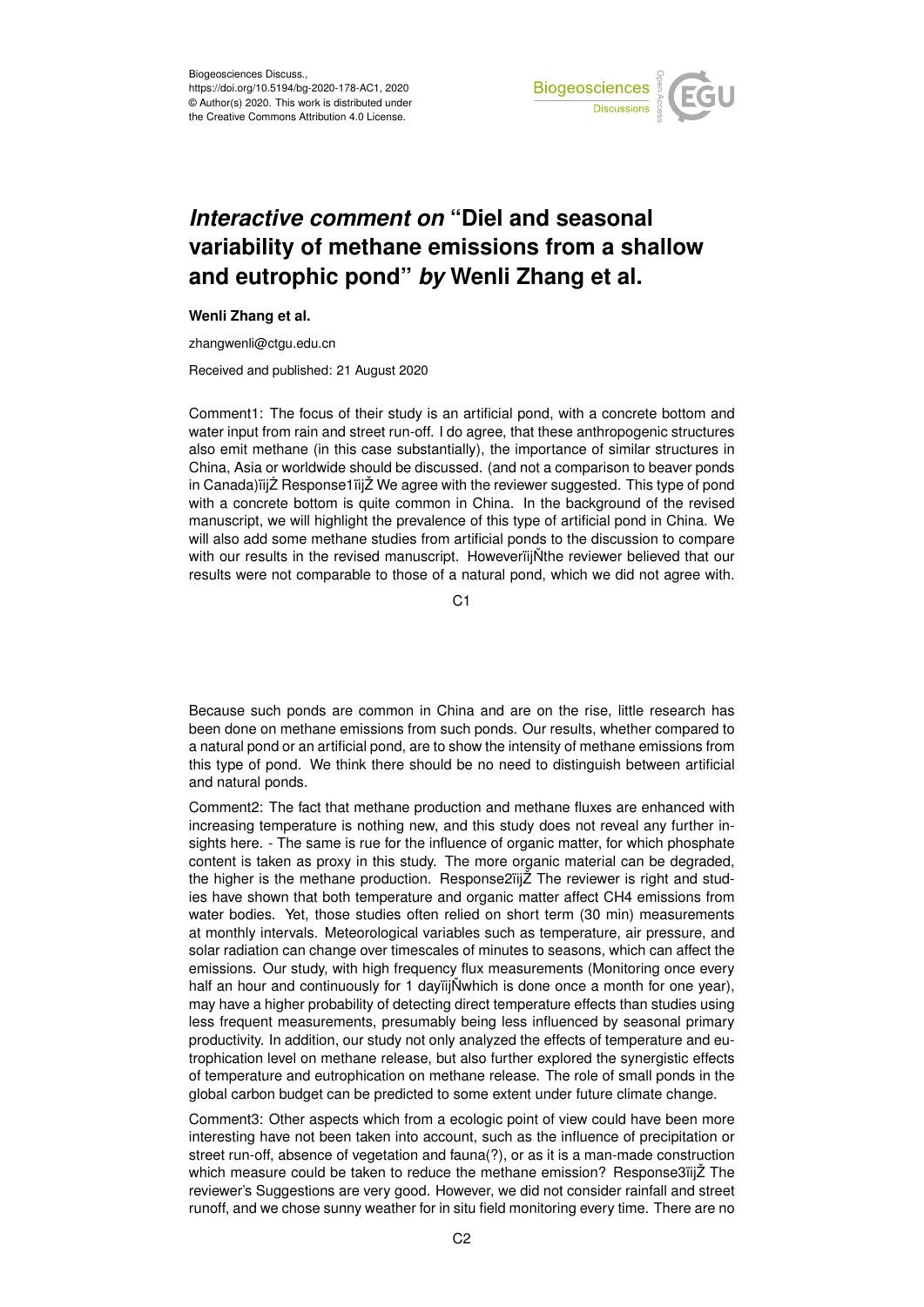large aquatic plants in the water we study, but there are microscopic algae and some aquatic animals in the water, and we don't really consider the influence of plants and animals. That's probably what we're going to focus on in the future. In addition, we did not consider analyzing what steps we could take to reduce methane emissions from artificial ponds. Instead, we would like to capture and utilize the methane released from ponds. Of course, this is only a vision of our future, but it hasn't been implemented as yet.

Comment4: L44 update?? Response4ïijŽ We will replace it with IPCC 2019 in the revised draft.

Comment4: L71 CH4 concentration of ponds ?? Response4ïijŽ Here pond CH4 is not only the concentration of CH4, but also the flux.

Comment5: L108 Please clarify: so each month you sampled on one day every hour?? L124 so you measured twice per hour? Response5ïijŽ Yes, indeed. We monitored once every half an hour and continuously for 1 dayiijNwhich was done once a month for one year. We will redescribe it clearly in the revised draft.

Comment6: L109 Did the water depth vary over the season ?? Response6ïijŽ Yes, it varied. The water level in summer was slightly higher than that in winter. The description of water level in the paper didn't take into account seasonal changes, which was inaccurate. Thanks to the reviewer for reminding. We will re-describe this part in the revised manuscript.

Comment7: L110 A figure of photo would be helpful (may be in the supplements) to get an impression of this pond. Response7ïijŽ Good suggestions. We will provide photos of the pond in the supplements of revised draft.

Comment8: L112 one??. Response8ïijŽThanks. "One "is better than "a". And we will replace it in the revised draft.

Comment9: L167 Please clarify, how did you determine this delta? Tmax - Tmin ??

C3

Response9ïijŽ Yes, it's the difference between the maximum and the minimum temperature throughout the day. We'll describe it clearly in the method of the revised draft.

Comment10: L209 this is a bit confusing, if I understand correctly, the maximum ebull. flux can be either in the early morning, the morning or the afternoon, thus anytime?? Response10ïijŽ When we looked at the pattern of daily bubble release, we found that not only was the bubble itself random, but the maximum daily bubble release was also random. We described it in this way to show the randomness of bubbling. That's the reason why we will try to find out the main factors affecting methane bubbling through various regression analyses in the next part of the article.

Comment11: L225 Which correlation analysis, please specify Response10ïijŽ We used Pearson correlation analysis. We'll specify it clearly in the revised draft.

Comment12: L298 But the point is how can you relate your anthropogenic pond to natural ones?? how widespread is such a type of pond in China or world wide? Response12: There hasn't been much research on methane emissions from concrete ponds at the bottom. Some artificial ponds have been studied, but they have no concrete at the bottom. So we didn't make a distinction between artificial ponds and natural ponds. As described earlier, our study shows the intensity of methane release from this type of pond and the contribution of different release pathways to the total methane flux. We think we can make no distinction between artificial and natural ponds. However, it is true that some research on artificial ponds is missing in this part of our discussion, which we will supplement in the revised draft. Besides, these concrete ponds at the bottom are very common in Chinese towns, especially in southern China, where there are two or three ponds per community.

Comment13: L342 I do not understand how air temperature should have any influence on CH4 fluxes ? Could it be a co-corelation between air temperature and water temperature?? Response13: It's known that air temperature and water temperature are interrelated and affect each other. Usually there are large diurnal variations in air tem